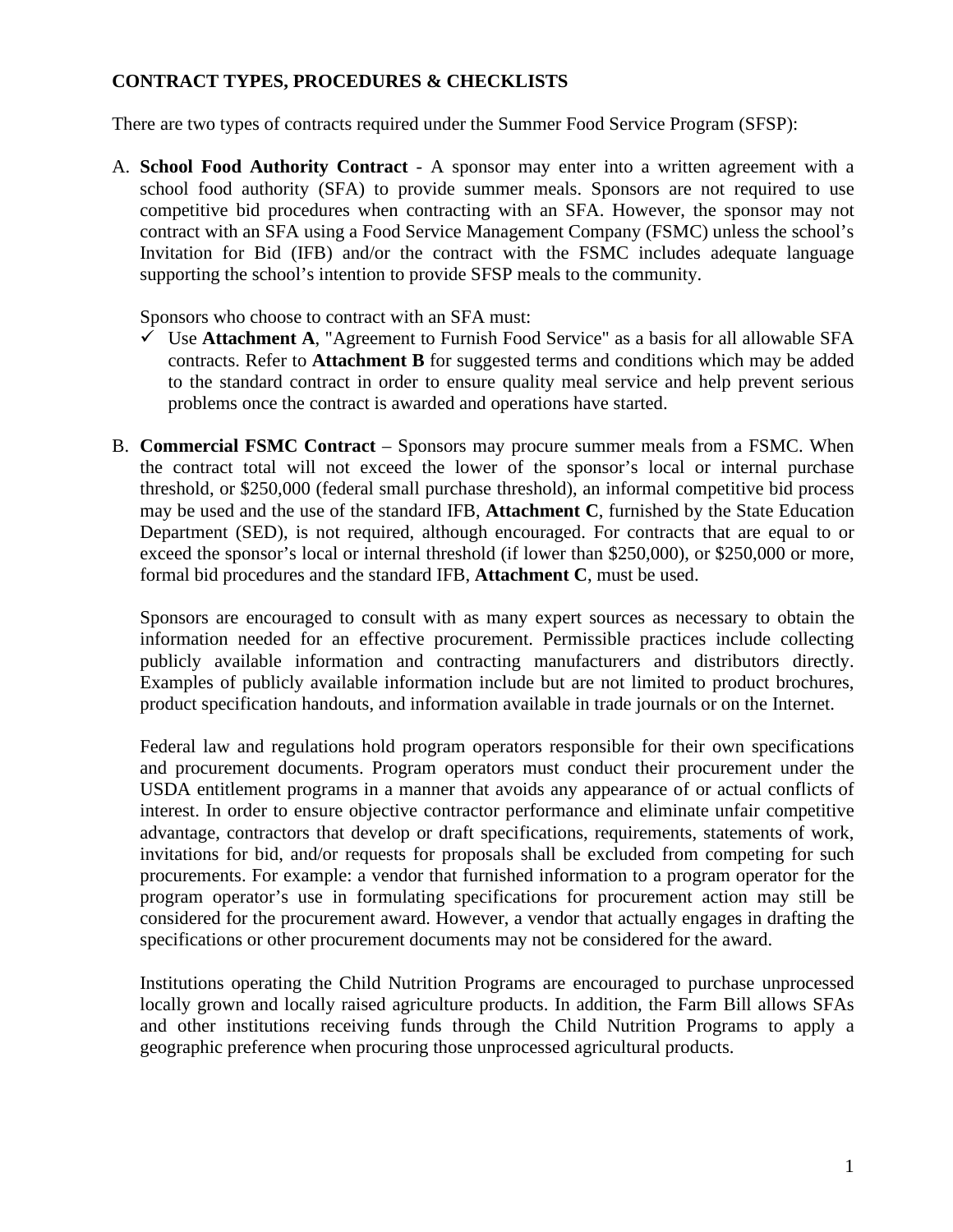The following are minimal requirements sponsors must follow when contracting with a FSMC. In addition to these minimal requirements, sponsors should add terms and conditions unique or specific to their operations which; establish the required qualifications and responsibility of the bidders (**Attachment G**); clearly define the services needed; provide for desired food quality and menu standards and define both the minimal and the mandatory contract terms and conditions. Refer to **Attachment B** for suggested terms and conditions that may be added to the standard bid/contract.

## **All Commercial FSMC Contracts must include:**

- \_\_\_\_A quality control plan as outlined in Section F, Number 13 of **Attachment C**, "Summer Food Service Program Invitation for Bid and Contract".
- A condition that the contractor must submit to the sponsor and State agency the results of inspections made by the local health department or an independent agency to determine bacteria levels (in accordance with New York State Department of Health) in meals being served. This condition is included in Section F, Number 5 of **Attachment C**.
- \_\_\_\_A cycle menu meeting meal pattern requirements.
- \_\_\_\_The "Certification Regarding Debarment, Suspension, Ineligibility and Voluntary Exclusion – Lower Tier Covered Transactions" (page 12 of Attachment C, the "Invitation for Bid and Contract") if the contract is expected to equal or exceed \$25,000 signed by FSMC (vendor).
- Food specifications and meal quality standards.
- Food procurement specifications. Refer to Attachment D for sample procurement specifications. Sponsors may contract with a consultant or specialist to assist in writing quality procurement specifications including food product specifications and menus for summer meals. The cost of this consultant service is an allowable administrative cost to the SFSP. Sponsors that need assistance in increasing the quality and customer acceptance of their summer meals should consider contacting a local nutrition and/or food service specialist.
- \_\_\_\_A 60-day termination clause whereby either party may cancel for cause.

### **All Commercial FSMC Contracts that equal or exceed \$250,000 annually must ensure the following requirements are met.**

- \_\_\_\_Complete the standard Invitation For Bid (IFB), **Attachment C**, furnished by the State Education Department (SED).
	- Insert on page 1 a bid bond\* percentage not less than 5 percent or more than 10 percent of the value of the contract.
		- \_\_\_\_A performance bond\* percentage of 10 percent of the value of the contract.
- Include the "Certification Regarding Debarment, Suspension, Ineligibility and Voluntary Exclusion – Lower Tier Covered Transactions", signed by FSMC (vendor).
	- page 12.
- \_\_\_\_Include "Certification Regarding Lobbying", and "Disclosure of Lobbying Activities", signed by FSMC (vendor) pages 14-16.
- \_\_\_\_Sponsors going out to bid for the first time must submit a plan for and synopsis of the IFB advertisement and bid specifications to SED with the sponsor annual application/renewal.
- \_\_\_\_Sponsors are encouraged to submit bid specifications to SED four weeks prior date of bid opening to ensure that they meet Federal and State requirements.
- If the IFB has changed from the previous year, submit a copy of the IFB to SED.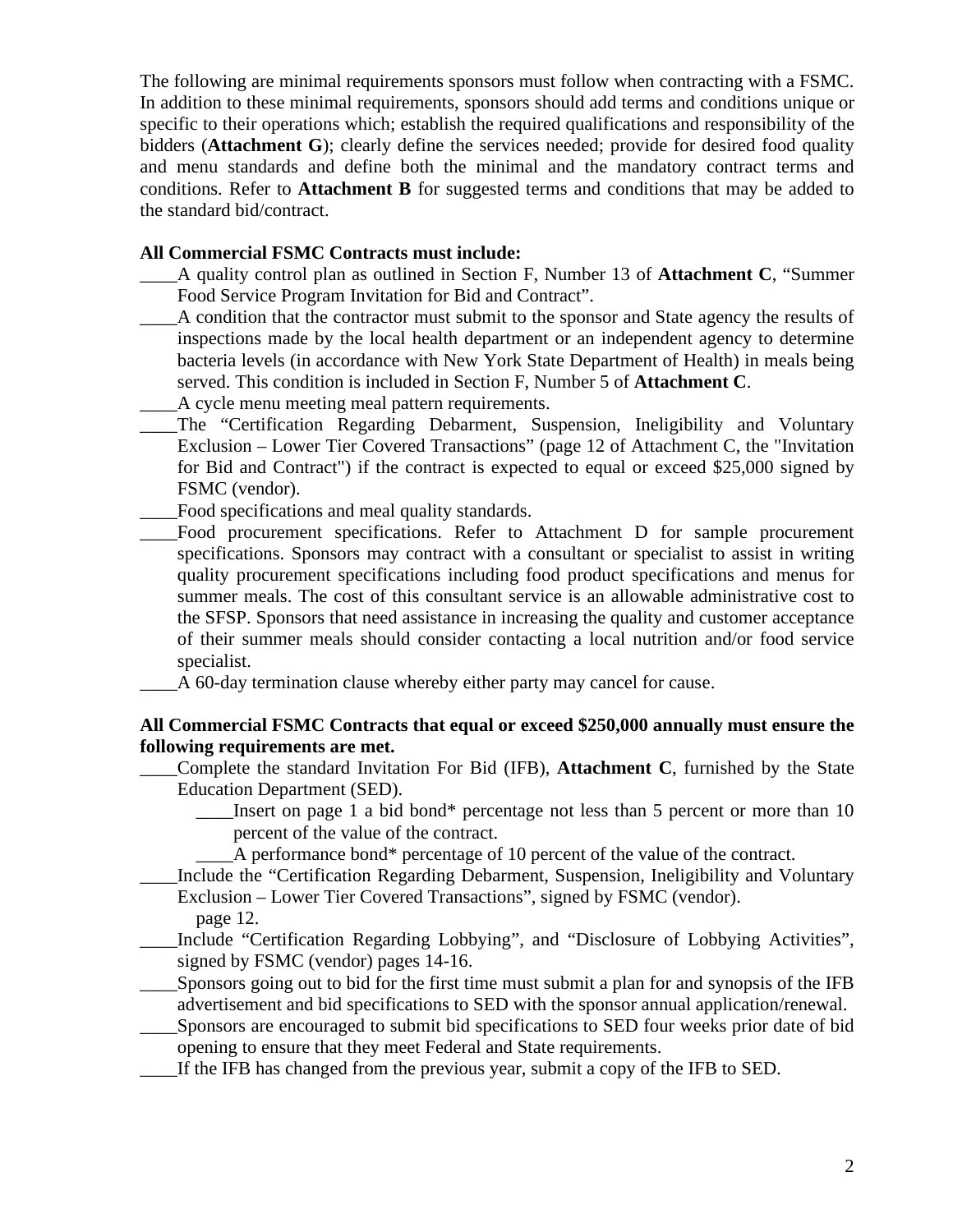\_\_\_\_Publically announce at least once, the invitation for bid not less than 14 days before the bid is opened.

Advertisement must contain a statement of the time, date and location where all bids received will be publicly opened and read. **Attachment F** is a sample bid advertisement

\_\_\_\_Publish advertisement in the newspaper(s)/website(s) having the largest circulation.

\_\_\_\_Obtain Affidavit of Publication from the company(s) that published the bid advertisement indicating the date(s) the advertisement was printed.

Notify SED of the bid opening not less than 14 days before bids are opened.

\_\_\_\_Publically open all bids in the presence of an SED Child Nutrition Program representative.

Submit the following documents to SED for approval before awarding the contract:

The Affidavit of Publication from the company(s) that published the bid advertisement indicating the date(s) the advertisement was printed.

\_\_\_\_Copies of all bids received

\_\_\_\_Bid Award Summary (**Attachment H**).

\*Bid and Performance Bonds must be obtained only from surety companies listed in the current Department of the Treasury Circular 570. A copy of Circular 570 is available from the Government Printing Office for a small fee. Sponsors may obtain a copy by calling (202) 512- 1800, or by downloading at: http://www.fms.treas.gov/c570/index.html. No "alternative" forms of bonds, i.e., cash, cashier's check, certified checks, letters of credit or escrow accounts, etc. shall be allowed.

### *Commercial FSMC Contracts may not include:*

- $\checkmark$  A minimum bid price.
- $\checkmark$  Special meal requirements to meet ethnic or religious needs unless such needs are necessary to meet the needs of the children to be served.

**Commercial FSMC Contract Extension -** Sponsors, with SED approval, may execute agreements with FSMCs that include an option for renewal that does not exceed four additional years from the original agreement. **Attachment E** is the extension of contract.

Original contracts having a value of less than \$250,000.00 must be rebid in accordance with Section 225.15 (m), Part 7 of the Consolidated Federal Regulations if contract extension will equal or exceed \$250,000.00.

Sponsors wishing to extend their contract:

\_\_\_\_Complete the Extension of Contract, **Attachment E**

If the sponsor in an urban location is negotiating an increase in meal prices with the FSMC, the sponsor must obtain the current annual figure of the Consumer Price Index, New York-Northern New Jersey at [https://www.bls.gov/regions/new-york-new](https://www.bls.gov/regions/new-york-new-jersey/news-release/consumerpriceindex_newyorkarea.htm)[jersey/news-release/consumerpriceindex\\_newyorkarea.htm](https://www.bls.gov/regions/new-york-new-jersey/news-release/consumerpriceindex_newyorkarea.htm) when calculating the maximum increase allowable for the new meal price on their extension. From the CPI-U